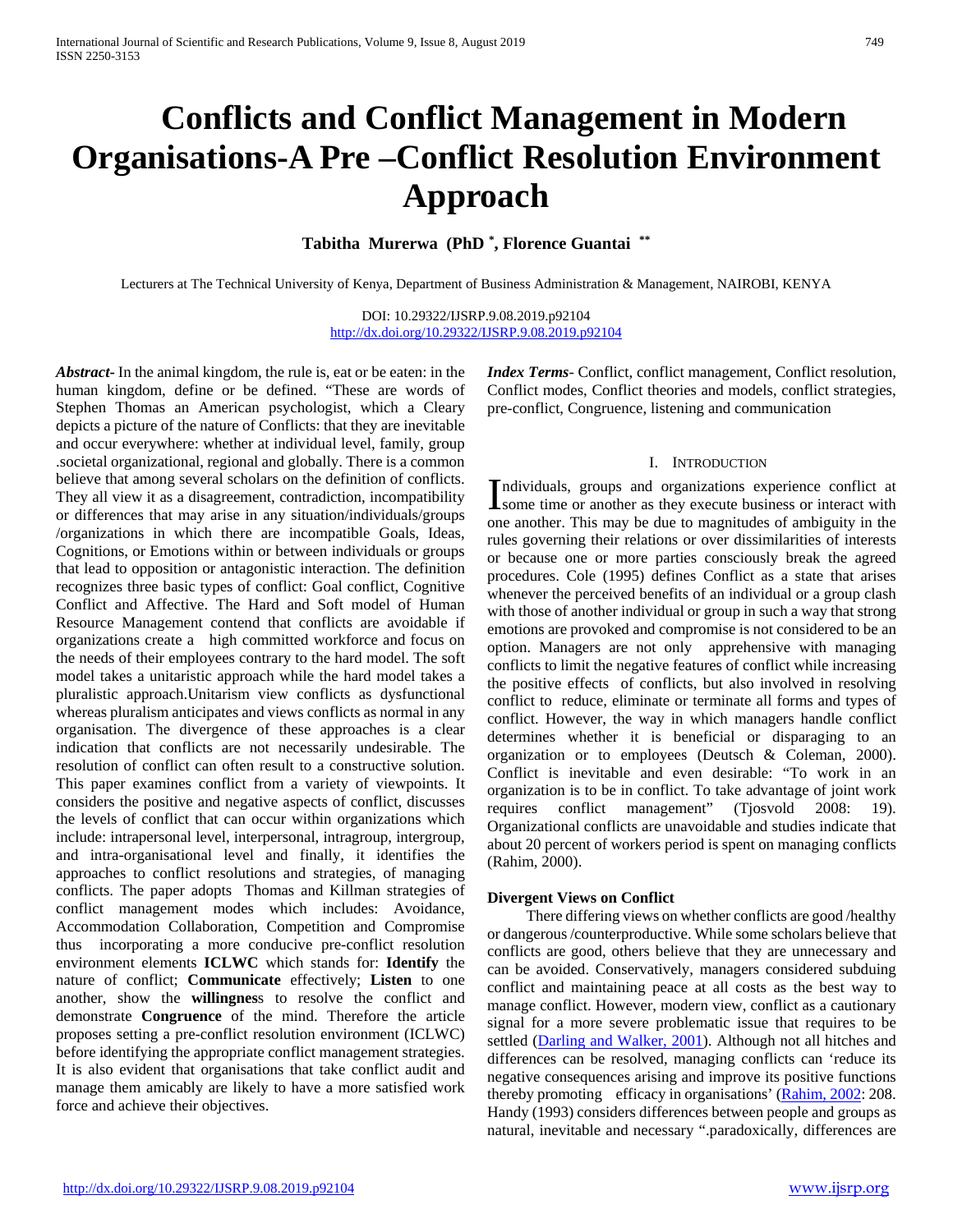essential to change. If there were no urge to compete and no need for disagreement, the organisation would either be in a state of apathy or complacency. As Handy puts it, the absence of conflict is not harmony but apathy.Managers who perceive conflicts as essential for change inspire conflicts between groups and individuals. However the major challenge managers encounter is to retain constructive conflict over issues from sinking into dysfunctional interpersonal conflict and to encourage managers to disagree without retracting their ability to work as a team Conflict can be internal (within the individual) or external (between two or more individuals or between groups.) Sometimes conflicts may thrive unconsciously or unconsciously or triggered by situational factors such as individual goals, anxiety, power, sense of objectivity, inadequacy or differences in upbringing and orientations among staffs in organizations. (Bourgeois, Eisenhardt, & Kahwajy, 1997).

#### **Labor Relations View on Conflicts**

 The collective features of organizational conflict have extensively been studied by industrial relations scholars. They reflected that management and workers have divergent interests and, therefore, conflict is unavoidable and ought to be resolved through mechanisms such as collective bargaining or labour courts (Teague and Roche, 2012). However, there few studies on personal conflict at work place from a management perspective (Hunter and Renwick, 2009).

 Human resource management (HRM) has been labelled as a discipline with two distinctive facets (soft and hard) which are absolutely conflicting in theory. Although, from a theoretical background, the principal conflicts and pressures confined within the models have not been adequately explored, the terms have gained some prominence within organizational styles of managing conflicts. Storey (1989) made a distinction between the 'hard' and 'soft' versions of HRM. The hard version stresses that employees are important resources through which organizations accomplish competitive advantage. It focuses on the quantifiable, measurable and business-strategic features of managing employees in a 'rational' way, i.e. treating them as tools like any other factor of production to realize organizational needs. The pluralist view supports the hard version of HRM. Pluralistic view believes that the interests of employees will not automatically coincide with those of their employers. Conflicts of interest and disagreement between managers and workers over distribution of firm's profits are perceived as normal. They advocate for existence of conflict resolution mechanism and trade unions to deal with conflicts as they are experienced. The pluralist scholars perceive the unitary view is as unpractical and against the interest of employees. Many researchers support the pluralistic view on the argument that in any natural situation and with human interaction, conflicts are inevitable (Armstrong 2000).

 While pluralism anticipates and views conflicts as normal in any organisation the unitary perspective views conflict as dysfunctional. Armstrong and Baron (2002) found employees to have a wealth of collective skills, abilities and experience, which they are able to organize productively and utilize in the interests of their employers, in order to contribute substantially to organizational goals and to achieve a competitive advantage (Armstrong 2000).

 Storey (1992) in his Soft model of Human Resource Management contend that conflicts are avoidable if organizations create a high committed workforce and focus on the needs of their employees contrary to the hard model. (Guest (1987) and Storey (1992) noted the key difference between the hard and soft as being whether emphasis is made on the human (soft model) or the resource (hard model).In soft model, employees are perceived to be driven by McGregor's Theory Y perspective with individuals governed by the concept of a `high commitment work system' (Walton, 1985b), which is aimed at stimulating employee commitment; creating self-regulated behaviour and relations characterized by high levels of trust' (Wood, 1996,p. 41). Communication plays a vital role in management where employees' views are listened to and interest of management and employees indeed coincide. Soft model takes a unitaristic approach while the hard model takes a pluralistic approach. In the words of Gennard and Judge (1997), organizations and employees are assumed to be integrated, all sharing organizational goals and working as members of one team. In theory, one would argue that minimal or no conflict exists between employees and managers in organization that apply the soft model. Truss (1999) detected that with organizations needs dominating those of the employees, the notion of Soft HRM is more rhetoric than the reality (Armstrong 2002)

#### **Theories of Genesis of Conflict**

 There several theories that explain conflict and conflict management in Organizations. This paper touches on the; Structural/sociological theory, Marxism theory, Biological Theory and Frustration-anger-aggression theory which advance the genesis of conflicts in modern organizations.

 The structural theory describes conflict from a creation of pressure that ascends when groups fight for limited resources. The theory recognizes social segregation, denial, class injustices, unfairness, marginalization, gender differences, racial apartheid, and economic corruption among others as sources of conflicts. Such factors characterize modern organizations and if managers are not keen in observing these triggers of conflicts, they may generate in destructive conflicts (Oakland, 2005)

 Marxist Theory of conflict attributes the sources of conflict to division of Society into two unequal classes: the bourgeoisie, who controls the means of production as well as the government, and the proletariats (workers); who are deprived, socially deflated, and financially starved. There is a persistent struggle between the two classes over resources. (Lenin, 1917) believed that the state itself is a product of conflict of class struggle. However Marxism theory viewed conflict from economic view point ignoring other sources of conflict. One would be concerned on whether Marxism theory applies in defining organization conflict or not. Indeed collective bargaining agreement are based on struggle for financial resources between employers and employees. (Oakland, 2005)

 Biological Theory of conflict explains that human nature is inherently shifted from cohort to cohort. The wicked nature of man can therefore be genetically transferred just the way a parent may transfer positive qualities to a child. It is argued that man may be that instinctively violent beings since their descendants were, and such aggressive or destructive impulses are in the genes. Some characteristics are inherent hence spontaneous and could be uncontainable. This argument underscores the statement that the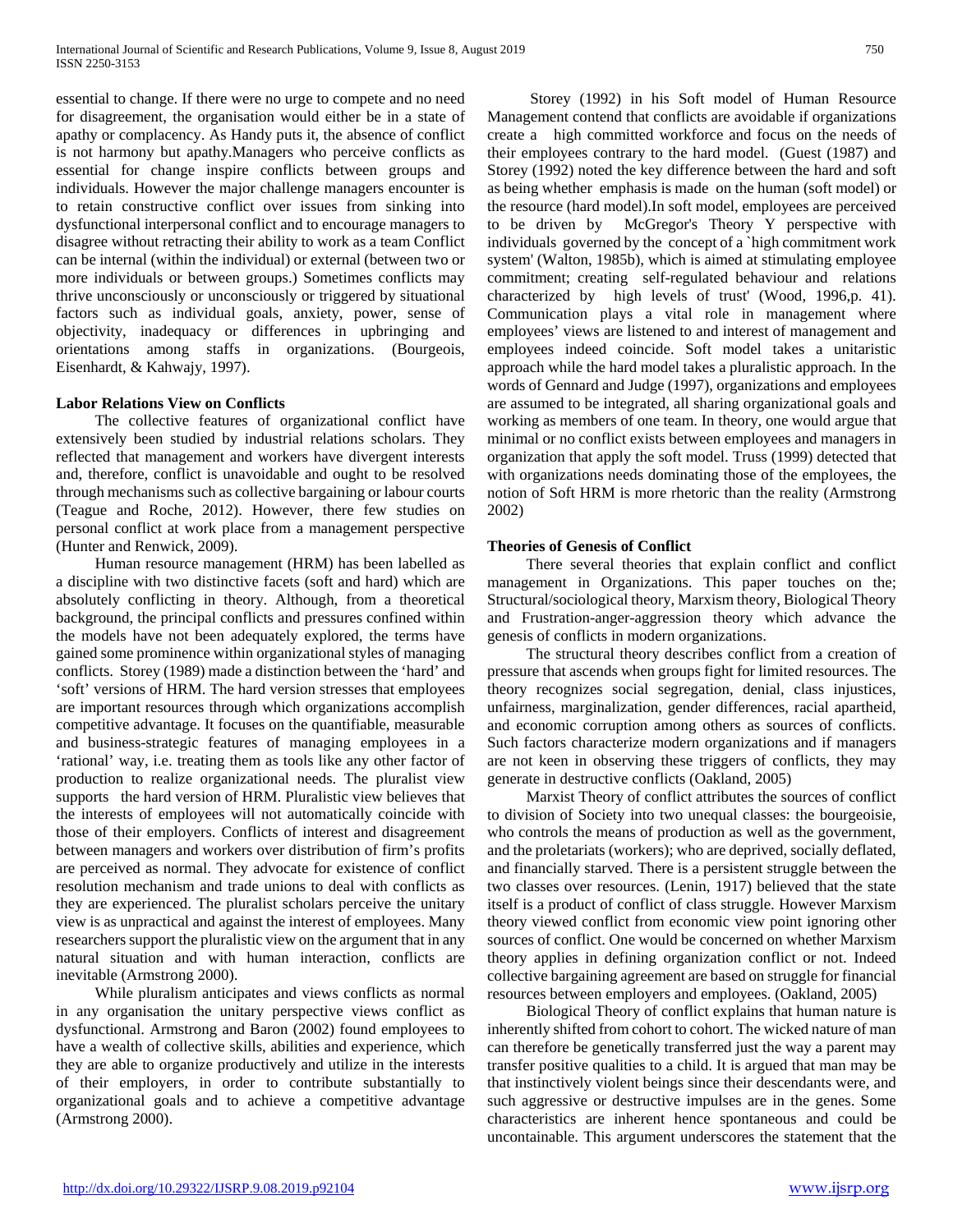greatness of certain people, clan or family; conceit and hostility of a particular nation or group is genetically determined (Oakland, 2005)

 Frustration-anger-aggression theory Advanced by Dollard and Doob, et al (1939), and further advanced by Miller (1948) and Berkowitz (1969 suggests that it is normal for man to respond to hostile conditions. Aggression is viewed as a product of obstructing, or frustrating, a person's energies to accomplish an objective. Frustration is considered as the sensation that develops when a person do not attain what they want (Tucker-lad, 2013). For example an employee may feel frustrated for not getting a promotion. When the anticipation fails to meet accomplishment, people tend to provoke others they think they are accountable for the frustration thus causing interpersonal conflicts (Oakland, 2005).

## **Types and Sources of Conflict in Organizations**

 Scholars of organizational behavior refer to any form of conflict within organizations as 'organizational conflict' (OC).such conflicts may shape themselves in diverse forms: intrapersonal, interpersonal intergroup and inter-organizational conflicts. The word 'inter' means "between," while 'intra' means "within" (Elmagri, & Eaton, 2011). Lamb (2008) considers Intrapersonal conflicts as "man against self" conflict, "in which one endures to cope or fight with their cognizance and behaviors such as addiction, that one wants to end but may find it difficult to do so." The intrapersonal conflicts therefore occurs when an individual has to make a personal decision (do I take option A or option B?).It may be a conflict of values, of priorities or making a decision on a goal (Lamb 2008).

 Interpersonal conflicts are found between individuals. Lamb (2008) Such conflict has been described as "man against man." According to Wood et al., (2003) interpersonal conflict is conflict that ensues between two or more persons working together in clusters or bands while Nistorescu (2006), views it as the process through which somebody or a section prevents another from winning the desired outcome. He noted if such conflicts are not prevented at early stages, they can get into ugly scenarios thus affecting employees' productivity. A number of studies point interpersonal conflict as the most common type of workplace conflict [\(Dana 2001\)](https://content.sciendo.com/view/journals/ijm/35/1/article-p74.xml#j_ijm-2016-0005_ref_012).Such conflict is caused by individual dissimilarities including; behaviors, personality, culture, approaches, values, opinions, and the other differences (Elsayed-Elkhouly, 1996). Personality conflict occurs when much hidden differences in drives are observed in individuals or where there is malice or 'cold attitude' to each other, or inherent hostility thus leading to a disagreement. Power struggle may be found where two people in an association and have a great desire for supremacy and both want to control the affiliation. The Unresolved power conflict usually heightens to the point of relationship failure and sometimes dissolution (Fisher, 2000).

 Morell (2009) describes another type of conflict called "Man against society; or man against nature "conflict which arises when an individual stands against institution, practices, or social evils such as, human trafficking, mistreatments, oppression, fraud, corruption, bad governance, et cetera. Morell (2009) distinguishes the two forms of conflict and argues that "man against man" conflict generates into "man against society". "Man against nature" is a type of conflict that portrays a state of controversy between man and his environs. This includes conflict emerging from forces of environment: such as global warming, climate change, desertification, emerging resistant diseases such as malaria,, which produce a condition in which man scuffles with environment to overcome it.Modern organizations today struggle to reduce this type of conflict. (Lamb, 2008)

 Another type of conflict include Inter-Group conflict brought about by difference or dispute between two or more groups, teams, ethnic groups, communities, or interest groups .Singh and Pandy (2004) define group conflict as the difference that rise from the choice made by team affiliates. The conflict may be inter- group or intra- group. This conflict may result from the group need to mutually agree; scarcity hence scramble for resources; variances in group goals, tasks interdependence differences in group opinions, Poor communication channels among group membership; struggle for recognition; overlapping responsibilities However, the way in which managers handle conflict determines whether it is beneficial or disparaging to an organization or individuals.(Deutsch & Coleman, 2000).

 According to Katz (1965), there three main sources of conflict: Economic, value, and power Economic conflict includes opposing drives to achieve limited resources. Each individual focuses their behavior and emotions towards their gains. Such conflicts characterize Union and management negotiations. Value conflict encompasses a mismatch in cultural aspects; ideologies – the preferences, philosophies and practices that individuals believe in. Power conflict arises when each person/group/organization/ nation wants to maximize the extent of control that they exercise in the affiliation and the societal situation. It is not possible for one party to be powerful without the other becoming feeble. As Thomas Stephen puts it, "In the animal kingdom, the rule is, eat or be eaten: in the human kingdom, define or be defined." Thus, any power tussle would generally result in a conquest and overthrow and submission or in a "stand-off" with untiring state of pressure. Most conflicts involve a combination of Economic, value, and power sources. For instance, union-management conflict not only involves struggle for economic resources, as well as power struggle but also encompasses different philosophies or political ideals. The more sources that are involved, the stronger and obstinate the conflict generally becomes. (Fischer 2000).

 Fischer (2000) also attributes conflict to lack of clearness in communication. Poor communication is viewed as one of the major factors contributing to organizational conflict among other factors such as poor management style, change in governance, and thirst for power. Lack of clarity leads to confusion, hurt and anger thus aggravating the conflict process. Miscommunication and misinterpretation is often caused by Perceptual biases, Selfcenteredness, selective perception, emotional bias, prejudices, etc., Fischer (2000)

 Hotepo, et al., (2010) outlined six major sources of conflict which were categorized into both personal and organization factors: individual stress causing interpersonal differences; conflicting roles; struggle for control against one another/group to accomplish their own self-seeking behavior; misunderstandings and disagreements arising from different was employees are oriented; interdependence needs among employees to collaborate with one another , which, if not well handled may cause communication problems thus causing conflicts; and finally the external forces disrupting internal systems. For example change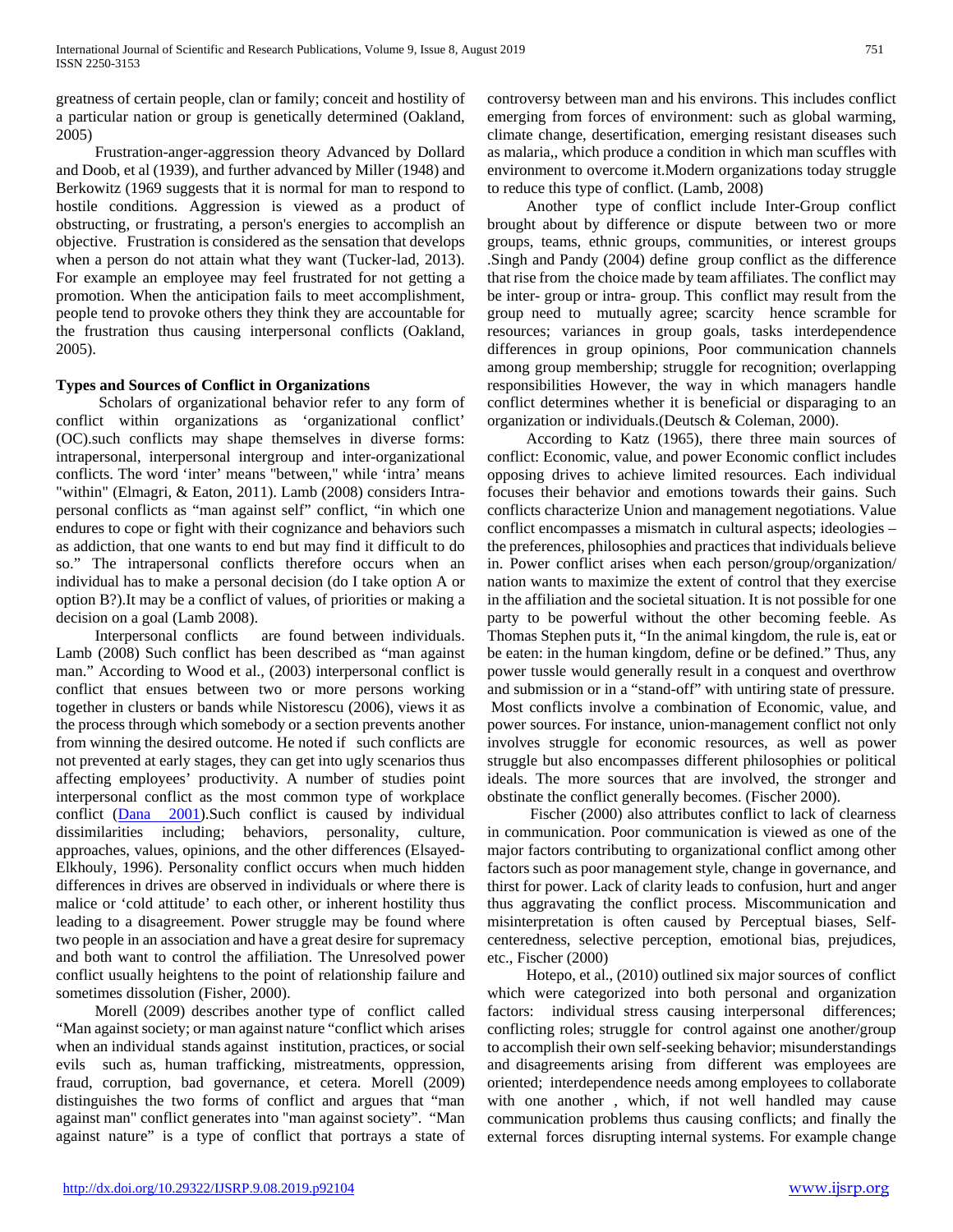in technology, political and social revolution are likely to cause conflict organizational conflict.Conflict is bound to ensue under environmental pressure with inadequate resources, unfavorable strategies such as downsizing, competitive stresses, or by high degrees of insecurity (Elmagri, & Eaton, 2011).

 Sources of conflict can also be classified based on the understanding of its nature and consequences; 1. Affective Conflict, which results from provoked individual feelings and emotions on an issue as one try's to deal with the matter.2. Substantive Conflict arises from employees differences about job task or content. 3. Conflict of Interest may be caused by discrepancy between two parties in their prejudices for allocation of limited resource. 4. Conflict of values occur due to differences in values or philosophies 5. Goal Conflict occurs when individuals or groups pursue conflicting goals. 6. Realistic versus Nonrealistic Conflict- Realistic conflict refers to irreconcilabilities that have rational content (i.e., tasks, goals, values, and means and ends) while Nonrealistic conflict occurs as a product of a party's desire for let go pressure and voicing anger, ignorance, or fault. 7. Institutionalized versus Noninstitutionalized Conflict- The earlier is described by circumstances in which players apply explicit rules, and exhibit expected conduct, e.g. line staff conflict or labor management negotiations. 8. Retributive Conflict- This conflict is characterized by a condition where the conflicting parties feel the need for a protracted conflict to discipline the rival. 9. Misattributed Conflict- This relates to the inappropriate job of grounds (behaviors, parties, or issues) to battle. 10. Displaced Conflict-This type of conflict happens when the differing parties either direct their aggressions to social bodies who are not inscribed in conflict or claim over minor, issues (Rahim, 2011).

## **Managing Conflict**

 Recognizing the sources of conflict in any organization is the main step in the development of conflict resolution mechanism (Robbins and Judge, 2008; Rahim, 2002, Elmagri, M.I. and Eaton, D., 2011). The greatest method of managing conflict in organizations is pursuing a positive action rather than a negative force that would intimidate a person or a group. (Robinson et al (1974). Rahim (1986) says that organizational conflict should be managed rather than resolved to develop individual, group, and system success. There is need to identify all levels of organizational conflict and then mediate, may it be at intrapersonal, interpersonal, intragroup, and intergroup levels. To manage interpersonal conflict, employees must be exposed to strategies of managing interpersonal conflict to deal with different situations effectively and set up suitable instruments for unsettled concerns to be dispensed with correctly (Rahim, 2001). There is need for employees to change their attitudes, behavior to allow members to relate effectively. Managers should cultivate diverse but suitable approaches to resolve and manage conflicts; there is need to organize workshops on organizational conflict management from time to time for the employees. ( Pawlak 1998)

## **Conflict Management Strategies**

 Recent studies indicate that line managers handle workplace conflicts in many organisations. There are discrepancies about the key factors influencing line manager's conflict management styles. There many ways in which conflict is resolved which entirely depends on several factors such as the interdependence and dominance of parties involved. (Blake, Shepard & Mouton, 1964) identified three common approaches for dealing with conflicts where parties involved are interdependent: 1.win-lose, 2. Lose-lose, and 3.win-win.

 Individuals learn the manners of negative conflict early in their lifetime hence win-lose strategies such as competition, dominance, aggression and defence dominate in many social relations. It is assumed that one man's gain is the other person's loss. Therefore each party strives to compete or dominate. In a democratic system the winner is determined through an acceptable system such as popular vote, the ability of the leader, or the determination of justice. In an anarchy situation it may be survival for the fittest; secret strategies, threat, insinuation – whatever works may be applied i.e., the ends justify the means. The main aim is to have a winner who is superior and a loser who is inferior (Thomas (1977) pointed with the win-lose competitive strategy, the parties battle the conflict out in an attempt to win though with the risk that one may lose.

 The lose-lose strategy is epitomised by levelling over conflict or by attaining the simplest of compromises. Thomas (1977) advises seeking a middle ground where both parties bargain, giving up certain desired outcomes to achieve fulfilment of others. Conflict is seen as unavoidable. And using win-lose strategy allows each party to get some of what it wants.

 The win-win approach is a cognisant and organised effort to maximize the outcomes of both parties through collaborative problem solving. The conflict is seen as a problem to be solved rather than a war to be won. Collaboration seeks to satisfy the desired outcomes of both parties often by changing the situation itself. This technique emphases on the needs and constraints of both parties rather than stressing approaches intended to defeat. Individuals involved work toward collective and superordinate goals (Thomas 1977).

 Win-win approach emphasis on the superiority of the long term relationships between the parties, rather than short term accommodations. There is open and direct Communication. The outcomes of win-win approach is integrative and parties plan arrangements within the possible available resources prevailing in the relationship with a mutual understanding and trust, and acceptance rather than an acceleration of distrust and resentment. Win-win approach needs extraordinary amount of tolerance and expertise in human relations and problem solving (Blake, Shepard & Mouton, 1964).

## **Conflict Managing Modes**

 Follett (1926/1940) was one of the early scholars who took a lot of interest on conflict and conflict managing modes. She acknowledged three main modes of managing interpersonal conflicts: Domination, Compromise and Integration. She also suggested that organizations could deal with conflicts through: Avoidance and Suppression styles. Other earlier studies in conflict managing modes are from the work of Follett's mode. Blake and Mouton (1964) found that interpersonal conflicts could be resolved using five modes: Forcing, Withdrawing, Smoothing, Compromising, and Problem solving. They categorised the modes based on the level of concern for individuals and production. Unlike Follet's modes, Blake and Mouton introduces Forcing problem solving and smoothing as conflict mode and all believe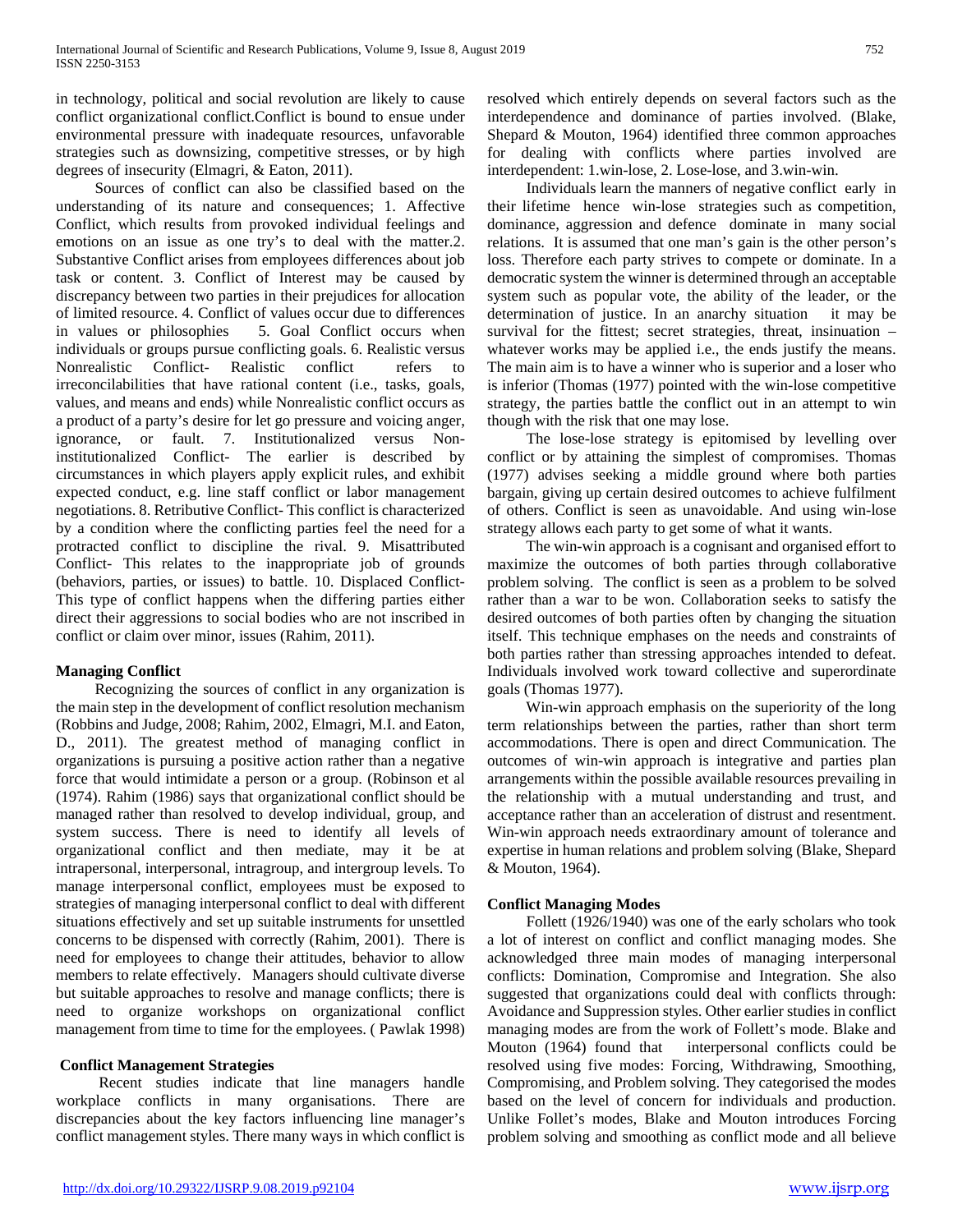on compromise mode in conflict management. Rahim (1983) suggested that interpersonal conflict could be managed using his five modes; integrating, obliging, dominating, avoiding and compromising all based on the level of concern for a person and others the person relates with. Rahim modes were an extension of Follet though the former included obliging, a style Follet had not considered. Unlike Follet and Rahim, Blake and Mouton added forcing and smoothing styles of handling conflict,

 [Thomas \(1976\)](https://content.sciendo.com/view/journals/ijm/35/1/article-p74.xml#j_ijm-2016-0005_ref_035) advanced a two-dimensional framework of conflict-handling modes based on on the level of cooperativeness and assertiveness of the parties involved in the conflict. He recognized five conflict-handling modes: collaborating, accommodating, competing, avoiding and compromising. People who are assertive attempt to gratify their own concerns, while individuals who are cooperative try to fulfil the concerns of others. Comparing Thomas and Rahim's modes there is a large amount of similarity between the two approaches. Blake and Mutton's (1964) empirical study is viewed as the genesis of all other studies on conflict handling styles. Thomas (1976) and Rahim (1983) conflict management modes have been widely applied most widely by managers and individuals even in the current times. (Holt and DeVore, 2005; Daly et al., 2010). Although Blake and Mutton (1964) designate that the collaborating mode (high concern for both people and production) is most effective for dealing with conflict, recent authors believed that different modes of handling relational conflicts are appropriate for various situations (Rahim, 2002) Each situation or problem is unique hence may require a unique strategy or different mode to solve the problem.

#### **Context under Each Managing Mode is Applicable**

 It is argued the type of conflict mode managers apply depends on several factors; situational features of the conflict such as the intricacy and significance of the matter, how relevant each situation is to each party, the time and resources involved in resolving the conflict. Thomas (1977) five modes as shown in fig. 1. of conflicts are widely applied by managers today to solve organisational including interpersonal conflicts, Many scholars agree on circumstances and situations under which each mode is best applicable.(Rahim 2002)



**Fig.1. Source: Thomas –Killman (1977) Conflict Modes**

 According to the above model, collaborating mode is best when parties wish to cooperate to achieve a win -win outcome and ensure each party is contented. It seeks to obtain a lasting solution taking into account the interest of both parties involved in the conflict like the integrative and problem-solving modes. [\(Holt and](https://content.sciendo.com/view/journals/ijm/35/1/article-p74.xml#j_ijm-2016-0005_ref_018)  [DeVore, 2005\)](https://content.sciendo.com/view/journals/ijm/35/1/article-p74.xml#j_ijm-2016-0005_ref_018). Collaboration is considered beneficial when the issue is intricate, when commitment is desirable from the other party for fruitful operation and time is available for problemsolving. On the other hand, the mode may be unsuitable in a simple mater, when urgent solution is needed, and where individuals involved lack problem-solving skills. [Chung-Yan and Moeller](https://content.sciendo.com/view/journals/ijm/35/1/article-p74.xml#j_ijm-2016-0005_ref_009)  [\(2010\)](https://content.sciendo.com/view/journals/ijm/35/1/article-p74.xml#j_ijm-2016-0005_ref_009) suggest that collaboration is the best mode of handling strategic conflict or a long term problem. [\(Rahim, 2002\)](https://content.sciendo.com/view/journals/ijm/35/1/article-p74.xml#j_ijm-2016-0005_ref_030).

Accommodation mode disregards one's own needs and down plays the dissimilarities [\(Rahim 2000\)](https://content.sciendo.com/view/journals/ijm/35/1/article-p74.xml#j_ijm-2016-0005_ref_031). It is suitable if a party considers their view point not right and need to be reasonable, where the matter is insignificant or is more important to the other person, where there is need to gain credit, when there is desire to minimize loss in a defeat, and for purposes of maintaining

harmony and stability in the relationship [\(Rahim, 2002\)](https://content.sciendo.com/view/journals/ijm/35/1/article-p74.xml#j_ijm-2016-0005_ref_030). According t[o Chung-Yan and Moeller,\( 2010\)](https://content.sciendo.com/view/journals/ijm/35/1/article-p74.xml#j_ijm-2016-0005_ref_009), accommodating is inappropriate for handling task conflict but best when dealing with interpersonal relations conflict due to due to its long-term orientation.

 Competing mode has been associated with a win-lose outcome and the need to defend your position. Rahim, (2002: 219.) found competition to be appropriate mode where there's no qualified person to make a decision and where there is need to overcome assertive juniors. However he felt the mode was inappropriate where the matter is complex, if both parties are equally controlling or the parties are highly competent on the problem. The mode is also appropriate when one is right on an important issue, when quick decisive action is desirable, when unpopular decisions have to be taken on unimportant matter. [Canary \(2003\)](https://content.sciendo.com/view/journals/ijm/35/1/article-p74.xml#j_ijm-2016-0005_ref_007) established that competition was usually not effective in handling divergences.

 Avoiding mode is used as a preventive measure, by assuming the problem or delaying the situation [\(Rahim, 2002\)](https://content.sciendo.com/view/journals/ijm/35/1/article-p74.xml#j_ijm-2016-0005_ref_030).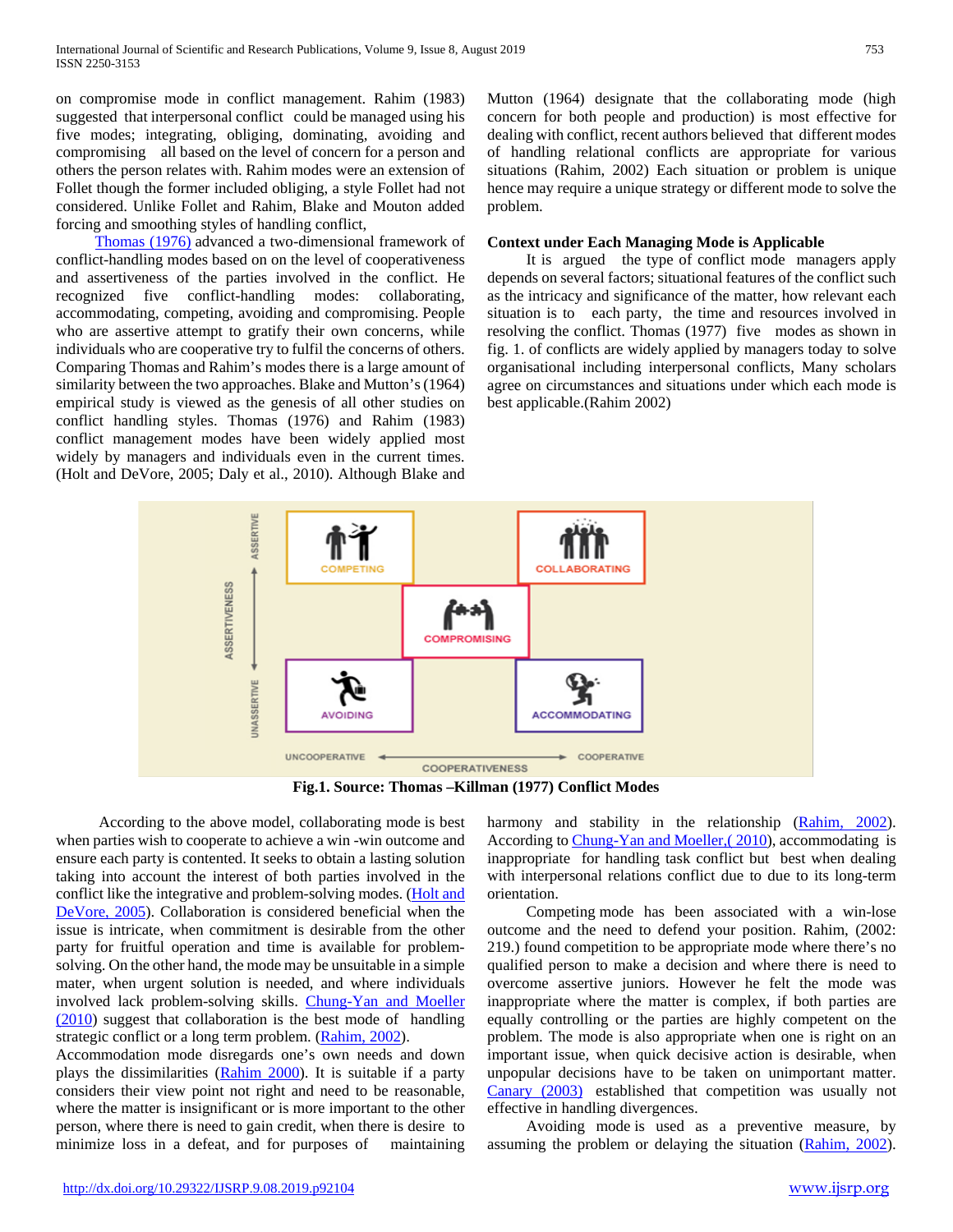Rahim advocates the use of avoidance only when the matter is inconsequential and the possible dysfunctional consequence of provoking the other party overshadows the paybacks of resolution.). [Canary \(2003\)](https://content.sciendo.com/view/journals/ijm/35/1/article-p74.xml#j_ijm-2016-0005_ref_007) found that avoidance is generally ineffective at resolving disagreements. Thomas (1977) believed avoidance would be best when the matter is unimportant and there other more significant issues to deal with, when time is required to calm angers or to gather information, where others can deal with the issue more effectively, and where other issues are involved.

 Compromising mode advocates for a give-and-take situation which aims to fulfil each party's concern (Thomas et al., [2008\)](https://content.sciendo.com/view/journals/ijm/35/1/article-p74.xml#j_ijm-2016-0005_ref_038). It is suitable when parties are of equal supremacies and are committed to mutually exclusive actions, when the matter important and collaboration and competition are not the best modes of dealing with the conflict. (Thomas 1977).However Rahim (2002) contend that compromise is inappropriate where the state of affairs is complex and requires a long-term solution based on a problem-solving style hence not best for managing social conflicts. Therefore more cooperative modes (accommodating, compromising and collaboration) are considered to be more practical in providing lasting solutions to conflicts, while less cooperative modes( avoidance and competition) are most appropriate in dealing with short term tactical issues.(**Rahim, 2002**). However Thomas dual model based on the degree of cooperation and assertiveness involved, is faulted for its assumption that conflict is handled only by the parties involved while in the actual sense a mediator or a conciliator may be involved in helping the parties in resolving conflict. This is common in dispute resolution in organisations where the trade union representatives represents the interests of their members.

Some managers may not lack the sovereignty and the means to apply the conflict-handling mode for a specific conflict condition. De Church and Marks (2001) model collapses into two dimensions all other modes mentioned by other scholars; 1.Activeness."The extent to which conflict behaviours make a responsive and direct rather than passive and indirect impression" High activeness is characterized by openly discussing differences of opinion while parties fully pursuing their own interests.2. Agreeableness -"the extent to which conflict behaviours make a pleasant and relaxed rather than unpleasant impression". High agreeableness is characterized by attempting to satisfy all parties involved.

## **Factors Influencing Conflict Management Style**

 Rahim (2002) emphasised both organisational and personal characteristics as determinants of conflict-handling mode while Thomas, (1976). Viewed it from a psychological viewpoint, either contextual (i.e. a behaviour reaction to a condition) (Thomas, 1992; Rahim, 2002) or personality-based (Daly et al., 2010). The Personal aspects of the parties involved in a conflict have a significant impact on the stability of the style of managing conflict. [\(Daly et al., 2010\)](https://content.sciendo.com/view/journals/ijm/35/1/article-p74.xml#j_ijm-2016-0005_ref_011). [Tyler \(1986\)](https://content.sciendo.com/view/journals/ijm/35/1/article-p74.xml#j_ijm-2016-0005_ref_039) hypothesised that taskoriented managers are more likely to be concerned with productivity, whereas relationship-oriented managers are more likely to be concerned Personal interpersonal relations. The organisational aspects, include policies and regulations for conflict management, and training accorded to line managers on conflict management. [\(Daly et al., 2010\)](https://content.sciendo.com/view/journals/ijm/35/1/article-p74.xml#j_ijm-2016-0005_ref_011).

 The sex of line executives may also influence their conflict management mode. Holt and DeVore (2005) in their study found that men are more expected to apply competing mode than women, and that females are more expected to recommend the use of compromising mode than men. Though some empirical studies disclose that females tend to be more assertive in handling conflict then male. (Nguyen and Jang, 2012). Thomas et al.'s (2008) study also observed similar findings based on the argument that men are equally assertive hence were more likely to use competitive mode. Their findings revealed that there were no substantial differences regarding the use of collaborating mode. Munduate et al.'s (1999) study however found no correlation between conflict mode and gender. This complicates the conclusion on whether gender differences had any impact on the choice of conflict management style. The national culture of bosses may also affect their conflicthandling mode.

 The results of Holt and DeVore's (2005) study reveals that managers' individual values and beliefs lead them to competing mode, while collectivistic cultures favour the modes of avoidance, compromising and collaborating. Doucet et al. (2009) study agrees with Holt and DeVore's findings which found outstanding variances between American managers and Chinese managers. While Western executives view avoidance of conflict as counterproductive, some studies found out that conflict avoidance is effective in socialist societies, where harmony and redeeming image are extremely treasured (Morris et al., 1998; Doucet et al., 2009). However no studies show whether the national culture of executives surpasses the organisational culture when managers are selecting the conflict mode.

 Psychologists argue that executive's personality has an impact on the choice of their conflict-handling mode. (Jensen-Campbell and Graziano, 2005). Antonioni (1998) study showed a positive relations between bosses' personality trait and conflicthandling mode. He found that agreeable bosses more inclined to collaborative mode. Other empirical studies revealed similar results. Conscientiousness is negatively correlated with avoiding mode. Given that personality influenced only a small fraction (25 percent) of disparity in the use of certain conflict-handling modes. It implies that other factors other than personality were significant in influencing the choice of conflict managing mode executives. (Antonioni 1998).

 Conflict management skills are considered very essential in the success of conflict resolution. There is need to evaluate managers often on how they deal with organisational conflict. Studies show that line managers generally do not receive feedback about their conflict management capabilities in Irish organisations. Other authors also advocated for the need to reward executives for managing their employees effectively. (Merchant and Wilson, 1994), this would be a lesson to others that organisations care and value consistency in conflict management.

## **Creating a Pre-Conflict Resolution Environment**

 Management scholars generally agree that there is no one best style on how to manage conflict Conflict can be managed successfully only if pre-conflict environment is conducive for conflict management. The authors of this paper agree with other scholars that Thomas-Killman's modes of conflict management model is very critical in conflict management but they propose the need to incorporate pre-conflict environment resolution elements (ICWLC) as shown in fig 2 at the plenary stage of conflict management. They advocate that there is need to lay a good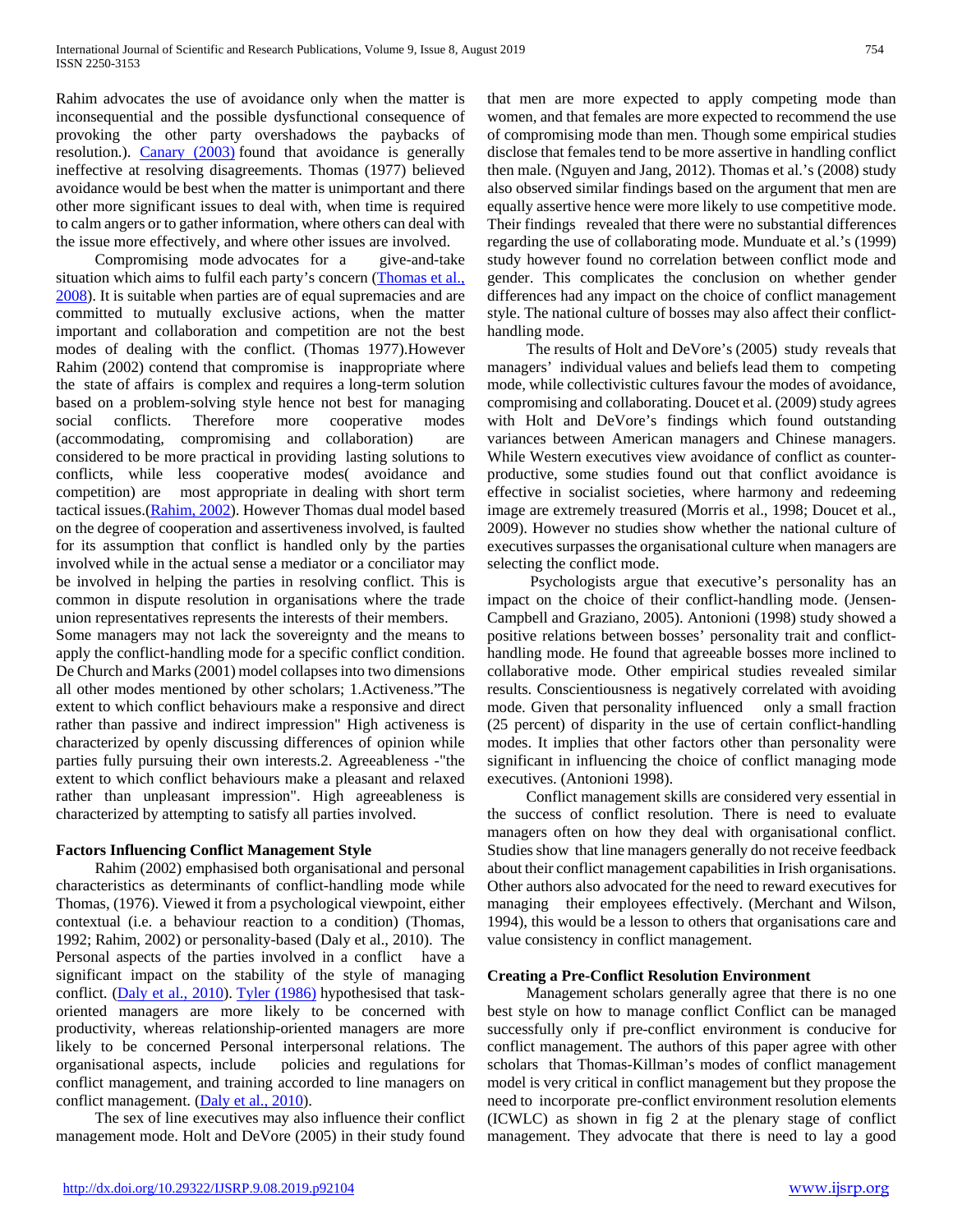ground for conflict management before one identifies an appropriate strategy of handling conflict. (Rahim (2002)

Fig. 2.Pre-conflict Resolution Environment Model



Source:Murerwa-Guantai (2019)

 Every manager must Identify **(I)** the nature of the conflict; its significance, time required to resolve it, and either or not it's mandatory to win the competition at the end, among other factors mentioned in this paper. Managers also need to identify a conducive pre-conflict resolution environment. This may require manager's prior training in conflict management to enable them handle conflict whenever it occurs. There is also need to identity the way managers are oriented towards perceiving conflict. Khun and Poole (2000) identified two types of approaches of conflict that influence managers perception; Distributive approach which uses a competitive tactic where each party aims at wining at the expense of the other party ( win-lose outcome) expected and Integrative orientation where both parties build concessions and view conflict as an occasion to ensure a win-win outcome for both parties.Identification of all the elements discussed is likely to ensure a smooth process of conflict resolution. Jonothan (2016)

Effective Communication **(C)** plays a key role in managing interpersonal conflict. Brickman and Kirschner (2004) identify twenty four ways of bringing the best in everyone. In their book, they argue that one must accept differences as obstacles and aim at reducing differences. "Conflict occurs when the emphasis is on differences. Such differences can be reduced through effective communication. Reducing differences can turn conflicts into cooperation" Brickman and Kirschner (2004).

 Resolving conflicts requires effective Listening **(L).** Managers must listen to understand their employees. "When two or more people want to be heard and no one is willing to listen, an argument is inevitable. Listen and understand first, and you will unlock the doors to people's minds" Brickman and Kirschner (2004).However the challenge in listening is that people do not listen empathetically to one another. As Stephen puts it, "most people do not listen with the intent to understand. Most people listen with the intent to reply"

 Managers must show the willingness **(W)** to resolve conflict. The hard and soft view of human resource management prepares managers for either having the willingness to create a conducive environment where employees and managers have a mutual understanding and operate on a levelling ground under the soft model (unitaristic approach) or preparedness in mechanisms of handling issues since conflict between management and employees are bound to arise under the hard (pluralist) approach. Lastly managers and employees must demonstrate Congruence **(C)** of the mind or have a common understanding. They must reason in the same manner and get things right. "Brickman and Kirschner (2004) argue that when getting it right is your highest priority, one is likely to slow things down enough to see the details. One may even decline to act because of a particular doubt about the consequence.

#### II. CONCLUSION

 It is obvious that in any environment conflict is inevitable. Though the existence of conflict is mainly perceived to have a negative effect, sometimes it can be beneficial to an individual, group or an organisation. Most conflict management scholars agree that what is relevant in conflict is how it is handled. Conflict can trigger the need for searching for new facts and solutions, improve group cohesiveness, teach one how to make the most of each situation and use it to identify learning opportunity or a leadership opportunity. Managers can also use it as an opportunity to transform the situation into something better. However if conflicts are poorly handled, they can reduce employee productivity, lead to delays and increase costs in decision-making process, increase interpersonal or intergroup hostility e.g. arguments/aggression, lead to poor cooperation, raise stress levels, lower morale/ commitment and involvement and lead to withholding information and resources.( Fisher 2000).

 Though Thomas and Killman's (1977) mode of conflict is widely used in conflict management, their model did not take into account of the pre-conflict resolution environment elements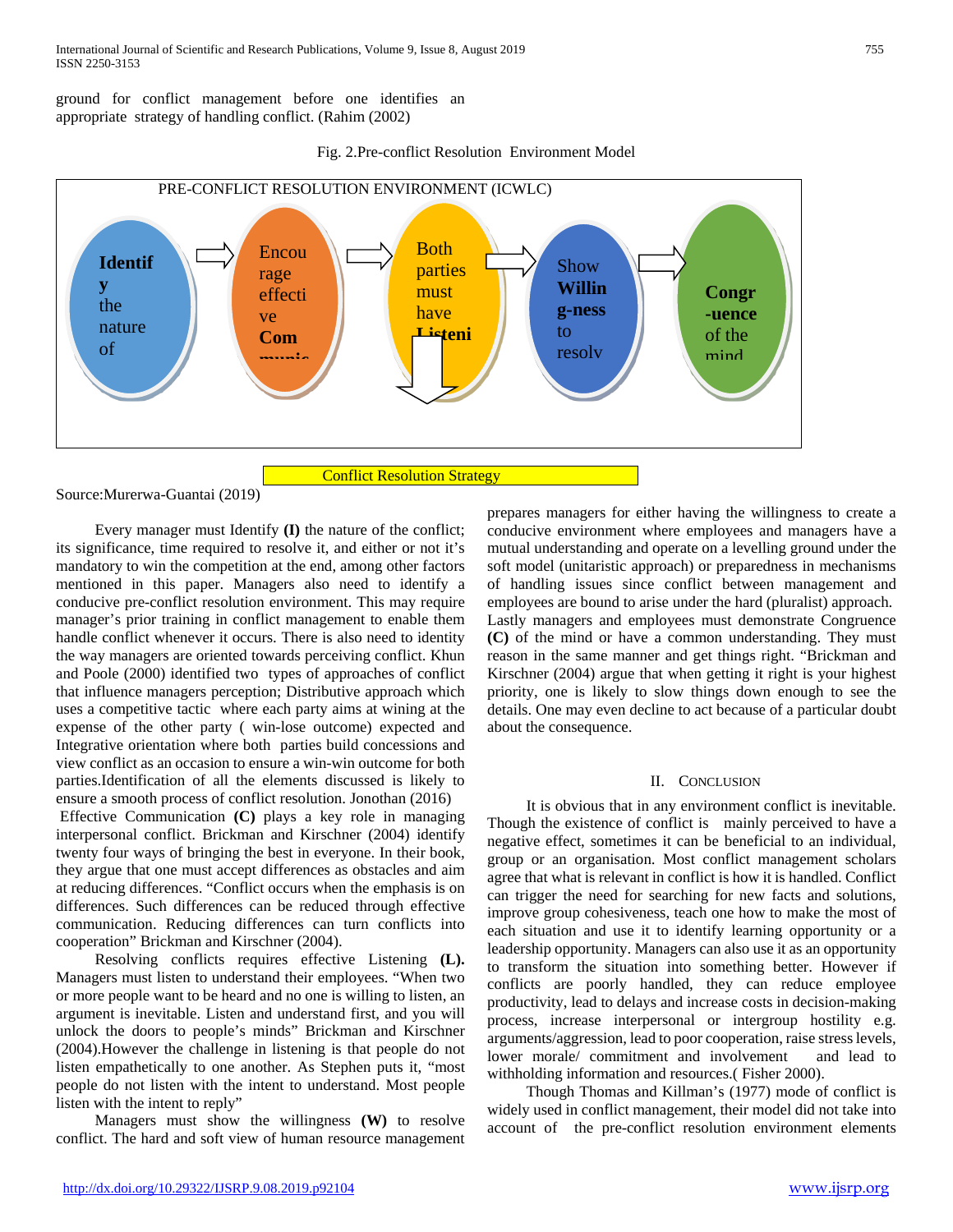(ICLWC) which are very critical in preparing managers for conflict and conflict resolution. Thus the authors of this paper believe that the ICLWC environment is necessary to lay a good foundation for conflict management before you identify the modes of managing conflict. A manager does not need to wait for conflict to arise and then resolve, but can create a conducive pro-conflict environment.

 Managers must focus on boosting employee satisfaction as well as increasing their productivity through managing interpersonal conflicts thus boosting interpersonal relationships. However Conflict can be managed successfully only if the environment is conducive for conflict resolution.It is evident that organizations that conduct conflict audit and manage them amicably, are more likely to have a satisfied work force and achieve their objectives.

#### **REFERENCES**

- [1] Antonioni, D. (1998). 'Relationship between the big five personality factors and conflict management styles'. *International Journal of Conflict Management*, 9(4), 336-355.
- [2] Armstrong M. (2002), A Handbook of Human Resource Management Practice,Kogan Page Limited, London
- [3] Baron, R.A. (1990), Conflict in organizations. In K. R. Murphy & F. E. Saal (Eds.), Psychology in organizations: Integrating science and practice (pp. 197–216). Hillsdale, NJ: Erlbaum.
- [4] Blake, R. R., & Mouton, J. S. (1964), The managerial grid. Houston, TX: Gulf.
- [5] Bourgeois, L.J., Eisenhardt, K.M., & Kahwajy, J.L. (2016). How Managing interpersonal conflicts at work by line management teams can have a good fight ;Volume/Issue: Volume 35: Issue 1Page Count: 74– 87https://doi.org/10.1515/ijm-2016-0005. Harvard Business Review, 75(4), 77
- [6] Brikman R. and Kirschner R (2004) Dealing with difficult people;24 lessons for bringing out the best in everyone Mc Graw Hill, New York
- [7] Canary, D.J. (2003). 'Managing interpersonal conflict: a model of events related to strategic Choices' in: J.O. Greene and B.R. Burleson (eds) Handbook of Communication and Social Interaction Skills, Mahwah: Lawrence Erlbaum Associates, 515-549.
- [8] Chuang, YS. & Tzy-Ning, L. (2003), Interpersonal Conflict Styles and Employees Well Being Concern Study, International Business Department, Ching-Yu
- [9] Chung-Yan, G.A. and Moeller, C. (2010). 'The psychosocial costs of conflict management styles'*. International Journal of Conflict Management*, 21(4), 382-399.
- [10] Cunningham, I. and Hyman, J. (1999). 'Devolving HR responsibilities to the line-beginning of the end or a new beginning for personnel?' Personnel Review, 17(8), 5-20.
- [11] Daly, T.M., Lee, J.A., Soutar, G.N. and Rasmi, S. (2010). 'Conflict-handling style measurement: a bestworst scaling application'. *International Journal of Conflict Management*, 21(3), 281-308
- [12] Dana, D. (2001). Conflict resolution: mediation tools for everyday work life, USA: McGraw-Hill Professional.
- [13] Darling, J. R. and Walker, W. E. (2001). 'Effective conflict management: use of the behavioural style model'. Leadership and Organisational Development Journal, 22(5), 230-242.
- [14] Doucet, O., Poitras, J., Chênevert, D. (2009). 'The impacts of leadership on workplace conflicts'. *International Journal of Conflict Management,* 20(4), 340-354.
- [15] DeChurch L.A & Marks M.A (2001): Maximizing the benefits of task conflicts. The role of conflict management, *The International Journal of Conflict management*, vol 12 NO.1 PP4-22 Florida International University
- [16] Doucet, L., Jehn, K. A., Weldon, E., Chen, X. & Wang, Z. (2009). Crosscultural differences in conflict management: An inductive study of Chinese and American managers. *International Journal of Conflict Management* 30 (4), 355-376
- [17] Duan, J. & Chuanmin, S. (2007). Ownership, control, and performance of U.S.-China joint ventures: A longitudinal study. *Journal of Applied Management and Entrepreneurship* 12 (1) 25-35.
- [18] Dunning, J H (1995). Reappraising the eclectic paradigm in the age of alliance capitalism. *Journal of International Business Studies* 26 (3), 461- 493.
- [19] Elmagri, M.I. and Eaton, D. (2011), Identifying the Factors Causing Interpersonal Conflict in Organisations (Through Analysing Secondary Data), The Built & Human Environment Review, Volume 4, Special Issue 1,, P. 6
- [20] Elsayed-Elkhouly, S. M. (1996), Styles of Handling Personal Conflict in Egypt. United States, Africa, and the Gulf States, Cross Cultural Management: *An International Journal*, Vol. 3, No. 1, pp. 20-32
- [21] Folarin S. Types and Causes of Conflict Senior Lecturer and Head of Department Political Science and International Relations Covenant University, Ota, Nigeria +2348030692614 Sheriff.folarin@covenantuniversity.edu.ng
- [22] Fisher Ron. (2000). Sources of Conflict and Methods of Conflict Resolution, International Peace and Conflict Resolution School of International Service .The American University c. Interpersonal Conflict: A Substantial Factor to Organizational Failure

[23]

- [24] Graham H. T. and Bennet Roger (1998), Human Resource Management, Person Education Limited, London
- [25] Holt, J.L. and DeVore, J.C. (2005). 'Culture, gender, organisational role and stress of conflict resolution: a meta-analysis'. *International Journal of Intercultural Relations*, 29(2), 165-196.
- [26] Hunter, W. and Renwick, D. (2009). 'Involving British line managers in HRM in a small non-profit work organisation'. Employee Relations, 31(4), 398-411.
- [27] Jensen-Campbell, L.A. and Graziano, W.G. (2005). 'Methodologies for studying personality processes in interpersonal conflict'. International Negotiation, 10(1), 165-182.
- [28] Jonathan .S. J (2016) Conflict Management OSR, *Journal of Business and Management* (IOSR JBM) e-ISSN: 2278-487X, p-ISSN: 2319-7668. Volume 18, Issue 3 .Ver. I PP 49-53 www.iosrjournals.org DOI: 10.9790/487X-18314953 www.iosrjournals.org 49
- [29] Kilmann, R.H. and Thomas, K.W. (1975). 'Interpersonal conflict-handling behavior as a reflection of Jungian personality dimensions'. Psychological Reports, 37, 971-980.
- [30] Kuhn, T.; Poole, M. S. (2000). "Do conflict management styles affect group decision making?". Human Communication Research 26: 558–590.
- [31] Lamb, N. (2008) The Art and Craft of Storytelling, (F+W Media, Inc.)
- [32] Lenin, V.I. (1917) The State and Revolution: Marxist Theory of the State (Moscow: Progress Publishers).
- [33] Merchant, G. and Wilson, D. (1994), 'Devolving HR in the Civil Service', Personnel Management, January: 38-41.
- [34] Morell, J. (2009) Thanks, but this isn't for us (London: Penguin
- [35] Morris, M.W., Williams, K.Y., Leung, K., Larrick, R., Mendoza, M.T., Bhatnagar, D., Li, J., Kondo, M., Luo, J.L. and Hu. J.C. (1998). 'Conflict management style: accounting for cross-national differences'. *Journal of International Business Studies*, 29(4), 729-748
- [36] Morton Deutsch and Peter T. Coleman, (2000) *The Handbook of Conflict Resolution: Theory and Practice*. Jossey-Bass Publishers San Francisco Effective conflict management: use of the behavioral style model
- [37] Munduate, L., Ganaza, J., Peiro M.J. and Euwema, M. (1999). 'Patterns of styles in conflict management and effectiveness'. *International Journal of Conflict Management*, 10(1), 5-24.
- [38] Murerwa T. & Guantai F. (2019), Conflicts and Conflicts Management in modern Organisations, A paper presented at AISA KESSA CEDRAD 9th International Interdisciplinary Conference held at Multimedia University on 26 - 28 June 2019
- [39] Nguyen, H.D., Yang, J. (2012). 'Chinese employees' interpersonal conflict management strategies'. *International Journal of Conflict Management*, 23(4), 382-412.
- [40] Oakland, K. (2005) "Race and Racism." Daily Kos from <http://www.dailykos.com/story> only on 8/1/13
- [41] Rahim, A.M. (2002). Toward a Theory of Managing Organizational Conflict. *The International Journal of Conflict Management*.13 (3), 206-23.